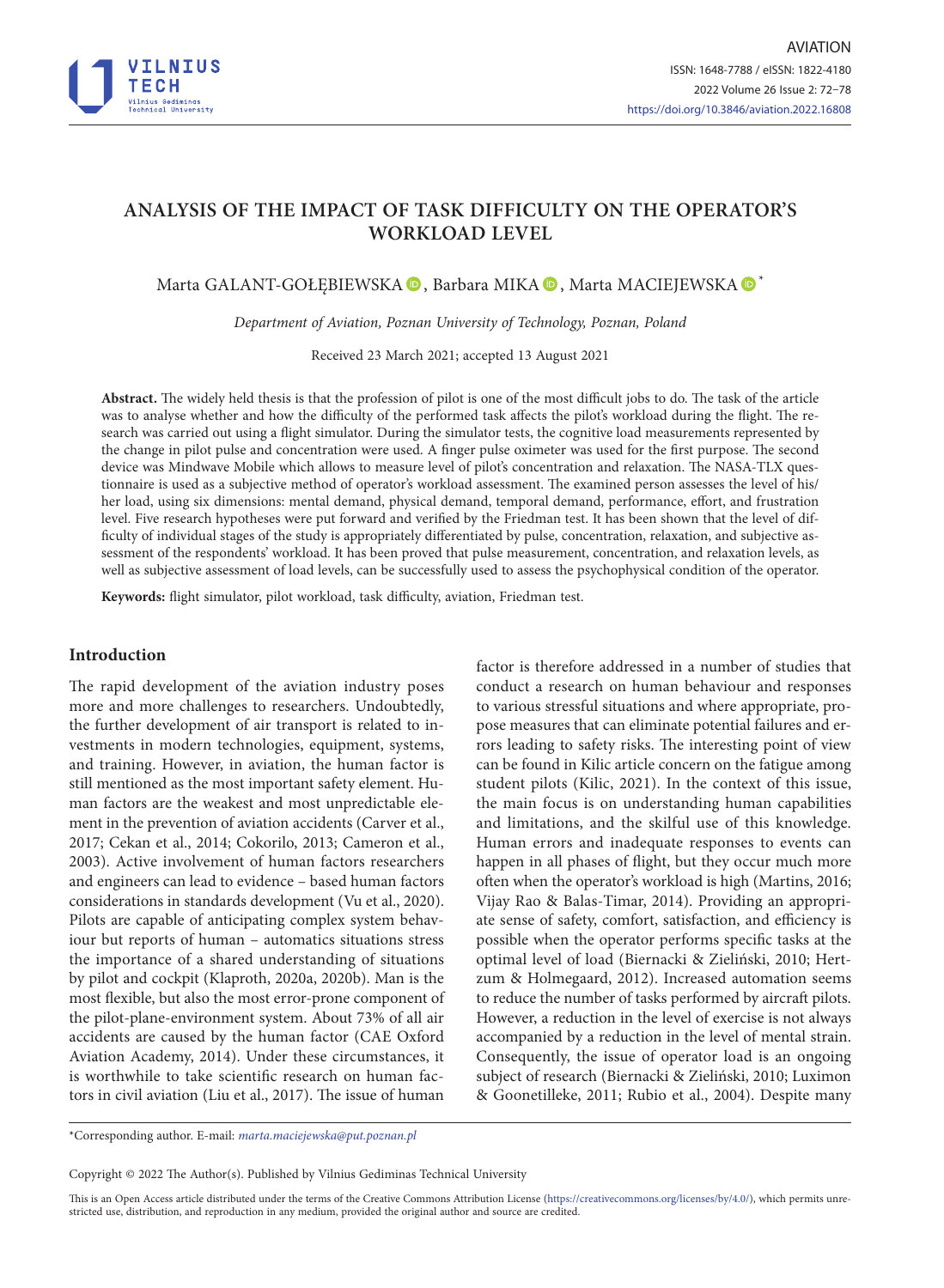problems with definition (Cain, 2007; Martins, 2016), workload in its simplest form is defined as the ratio of the resources required to perform a task by the operator to the number of cognitive resources available (Martins, 2016; Patten et al., 2004; Rubio et al., 2004). The right number of cognitive resources is needed to complete the task (Martins, 2016). These resources, however, are limited and can be fully used (Patten et al., 2004). The concept of load is considered to be multidimensional (Cain, 2007). The workload experienced by the operator is the sum of many individual factors (such as the level of skills, experience or strategies used) and the objective requirements imposed by the task itself (Biernacki & Zieliński, 2010; Galant & Merkisz, 2017).

The aim of the study is to answer the research question: Does the difficulty of the task differentiate the level of operator workload. In the similar studies conducted in this area (Yu et al., 2015) the subjective load rating increases with increasing difficulty of the tasks. Also, research results shown that heart rate levels differ significantly between tasks characterized by low and high levels of workload (Charles & Nixon, 2018; Splawn & Miller, 2013). Additionally, concentration represented by the brain activity decreases as the difficulty of the task increases, which is the results obtained in the previous studies conducted so far (Biernacki & Zieliński, 2010; Cain, 2007). Our goal is to prove this using different research methodology.

#### **1. Research methodology**

The research was conducted in the Simulation Research Laboratory using a flight simulator CKAS MotionSim5 (Figure 1). This device was produced by Australian company CKAS Mechatronics Pty Ltd. It is a system that uses software and hardware that combines the reliability of a modern desktop computer equipment on a custom-built motion platform, with a cockpit that provides control devices identical or similar to those found on the real aircraft.

The CKAS MotionSim5 trainer is designed to simulate four generic types of light aircraft: a piston single-engine aircraft, a piston twin-engine aircraft, a light twin-engine turboprop aircraft and a light jet (Merkisz et al., 2017; Maciejewska et al., 2019). It is not intended to simulate a particular aircraft model, but rather to represent a typical aircraft of each class in its handling qualities and features. The Flight Simulation Training Device can be certified as an EASA FNPT II MCC Flight Trainer (Flight Navigation and Procedure Trainer Multi Crew Coordination). It

means that FSTD allows to take training by two pilots at the same time. The MotionSim5 is a four-seater platform with two sets of flight controls. It requires at least two people to operate: a pilot and an instructor, seated behind the left pilot seat at the Instructor Station. The Instructor Station provides control over the flight simulator environment such as weather, positioning, malfunctions as well as real-time tracking and flight recording. Additionally, it is possible to take operations from and to almost every airport in the World (Nowak et al., 2018; Galant et al., 2019). Flight simulators are mainly used to conduct training for pilots, but they can also be used for research purposes (Boril & Jalovecky, 2012; Galant & Merkisz, 2017).

The measurement of cardiovascular activity was performed with the use of the pulse oximeter (Figure 2a). This equipment provides precise, stable, and fast measurement of oxygen saturation (SpO<sub>2</sub>), pulse (PR) and perfusion index (PI). The MindWave device was used to measure brain activity (Figure 2b). The device is a simplified version of the EEG (Electro-encephalography) which represents one of the most popular technique to infer mental workload (Dehais et al., 2019). The device computes and outputs the EEG power spectrums (alpha waves and beta waves). The increased presence of the alpha rhythm indicates an elevated level of relaxation. On the contrary, the predominance of the beta waves determines the increase in the level of concentration. The MindWave enables to record data every second of the experiment, expressing the level of relaxation and concentration on a scale from 0 to 100. The device consists of a headset, an ear clip, and a sensor arm. The headset's reference and ground electrodes are located on the ear clip, whilst the EEG electrode is placed on the sensor arm, resting on the forehead above the eye. Both devices were used as a method of evaluating the operator's workload in an objective manner.

The NASA-TLX questionnaire was used as a subjective method of examining the operator's workload. This tool provides an overall workload score based on weighted average of ratings on six subscales: mental demand, physical demand, temporal demand, performance, effort, and frustration level (Biernacki & Zieliński, 2010; Luximon & Goonetilleke, 2011; Rubio et al., 2004). The subjective load assessment procedure consists of two parts. In the first stage, a participant completes a pairwise comparisons task in order to evaluate the relevance of each factor to the workload of a specific exercise. The respondent is asked to



Figure 1. CKAS MotionSim5 simulator



Figure 2. Research devices: (a) pulse oximeter, (b) MindWave mobile a) b)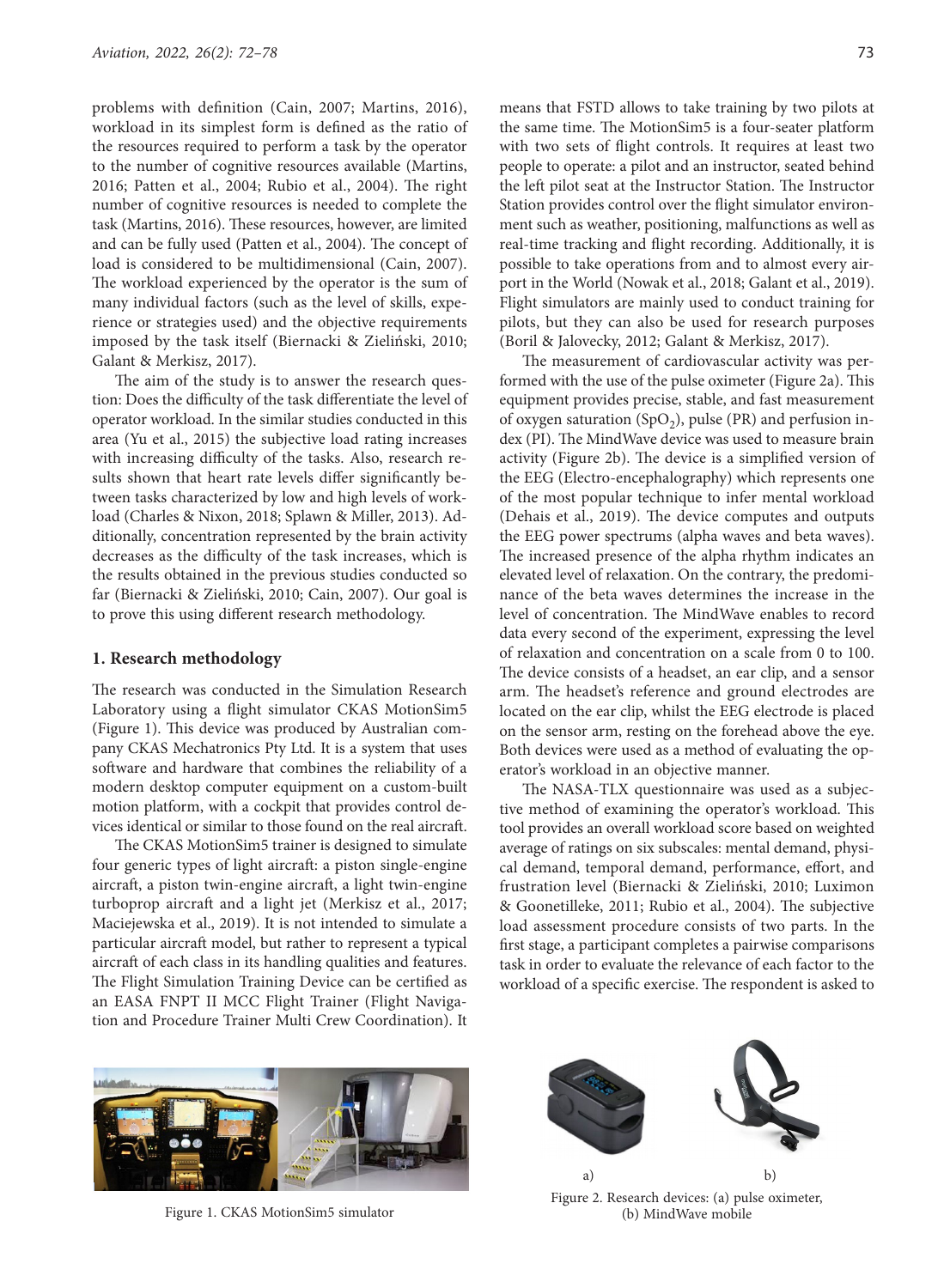select (in each of the fifteen combinations of pairs) the category which, in his opinion, was felt more strongly during the task (Biernacki & Zieliński, 2010). The second part of the examination is to evaluate each of the six dimensions of the workload using a 20-point rating scales. The scale is bipolar, and the extreme points of the scale contain descriptions of opposite meaning: low – high, good – poor. The result of this part of the questionnaire is expressed using a scale from 0 to 100, where each of the 20 intervals is assigned 5 points (Biernacki & Zieliński, 2010). The primary motivation for applying the NASA-TLX questionnaire in the research was that it is one of the most reliable tools for subjective measurement of the task load. This method has been successfully used in simulated aviation tasks (Rubio et al., 2004).

#### **2. Participants and procedure**

Six respondents from age 21 to 24 participated in the study. The mean age in the research group was equal to 22 years. Subjects were divided into three groups according to their flight experience. Group A consisted of people with the Private Pilot License – PPL(A). Group B comprised of participants who were not licensed and don't have flight training. Nevertheless, selection criterion was established based on their experience in piloting a flight simulator and basic aviation knowledge obtained during aviation studies. The subjects who did not have any aviation experience were included in group C. The selection of the sample was deliberate, as the units were selected in relation to a specific criterion (Miszczak & Walasek, 2013). Each of the tests was carried out during the day, in the morning hours. It is caused, among others, by the willingness to maintain comparable conditions for all respondents and the fact that daytime promotes a lower workload for pilots compared to the night time. It has been proven that the accident rate increases eightfold at night (Kilic, 2021). In addition, the aforementioned study proved that the most important factors contributing to accidents during night flights in commercial aviation carriers, are physical conditions, errors resulting from skills as well as decision and perceptual errors in descending order. The tests were divided into three stages. In the first stage of the study ("easy task"), the task was to perform a take-off and to climb the aircraft to an altitude of 2000 ft. The second task ("moderate difficulty") was to execute a take-off, to climb the aircraft to 2000 ft and to make aerodrome traffic circuit.

This stage of the study was completed after the location of the airplane indicated that it was above the airport. Participants experienced CAVOK (cloud and visibility OK) weather conditions while performing the second task. Meanwhile, the third stage of the study ("difficult task") consisted of repeating the task of the second stage in bad weather conditions (the wind from the direction of 220° at 15 knots and moderate rain). Subjects participating in the study were informed about the purpose and the procedure of the research, as well as about the possibility of withdrawing from further participation at any time. Before the beginning of each stage, the participants were informed about the tasks they had to perform along with prevailing weather conditions. The participants controlled the altitude and airspeed together with the flight course. The levels of concentration, relaxation and pulse of the pilots were recorded during the entire study. For the purposes of the following analysis, fragments representing individual stages of the study have been selected. The pulse oximeter was placed on the left middle finger of every subject, as recommended for obtaining reliable measurement. The MindWave device was used to measure the level of concentration and relaxation. After completing each of the three stages, the participant received a NASA-TLX questionnaire translated into Polish. In the first part, the respondent was asked to make pair-wise comparisons of the six scales, choosing the member of each pair that contributed more to the workload. The participant then assessed the load level in all six dimensions. While completing the questionnaire each subject was provided with a definition sheet which contained descriptions of the individual dimensions. At the end of the study, the participants were asked to complete a post-questionnaire which evaluated the level of difficulty of all three stages.

## **3. Analysis of research result**

Statistical analyses of the quantitative data were performed with the use of IBM SPSS Statistics version 25. In this study, the results were considered statistically significant when the significance level was  $p < 0.05$ . Values considered statistically significant are marked in bold. The independent variable of the study was task difficulty level. The dependent variables were pilot's pulse, concentration level, relaxation level, subjective load assessment (NASA-TLX) and the assessment of the difficulty of three study stages. Table 1 presents the basic descriptive

Table 1. Basic descriptive statistics of quantitative variables

| Variable            | М     | <b>SD</b> | Mdn   | Min   | Max    | Skewness | <b>SES</b> | Kurtosis | <b>SEK</b> |
|---------------------|-------|-----------|-------|-------|--------|----------|------------|----------|------------|
| Pilot's pulse       | 82.39 | 11.96     | 80.00 | 32.00 | 123.00 | 0.417    | 0.008      | 0.453    | 0.016      |
| Concentration level | 46.82 | 18.24     | 47.00 | 1.00  | 100.00 | 0.087    | 0.008      | $-0.147$ | 0.016      |
| Relaxation level    | 52.91 | 15.06     | 53.00 | 1.00  | 100.00 | $-0.066$ | 0.008      | 0.082    | 0.016      |
| <b>NASA-TLX</b>     | 45.18 | 19.18     | 48.17 | 10.67 | 86.00  | 0.132    | 0.181      | $-0.488$ | 0.360      |

*Note:* M – mean, SD – standard deviation, Mdn – median, Min – minimum value, Max – maximum value, SES – standard error of skewness, SEK – standard error of kurtosis.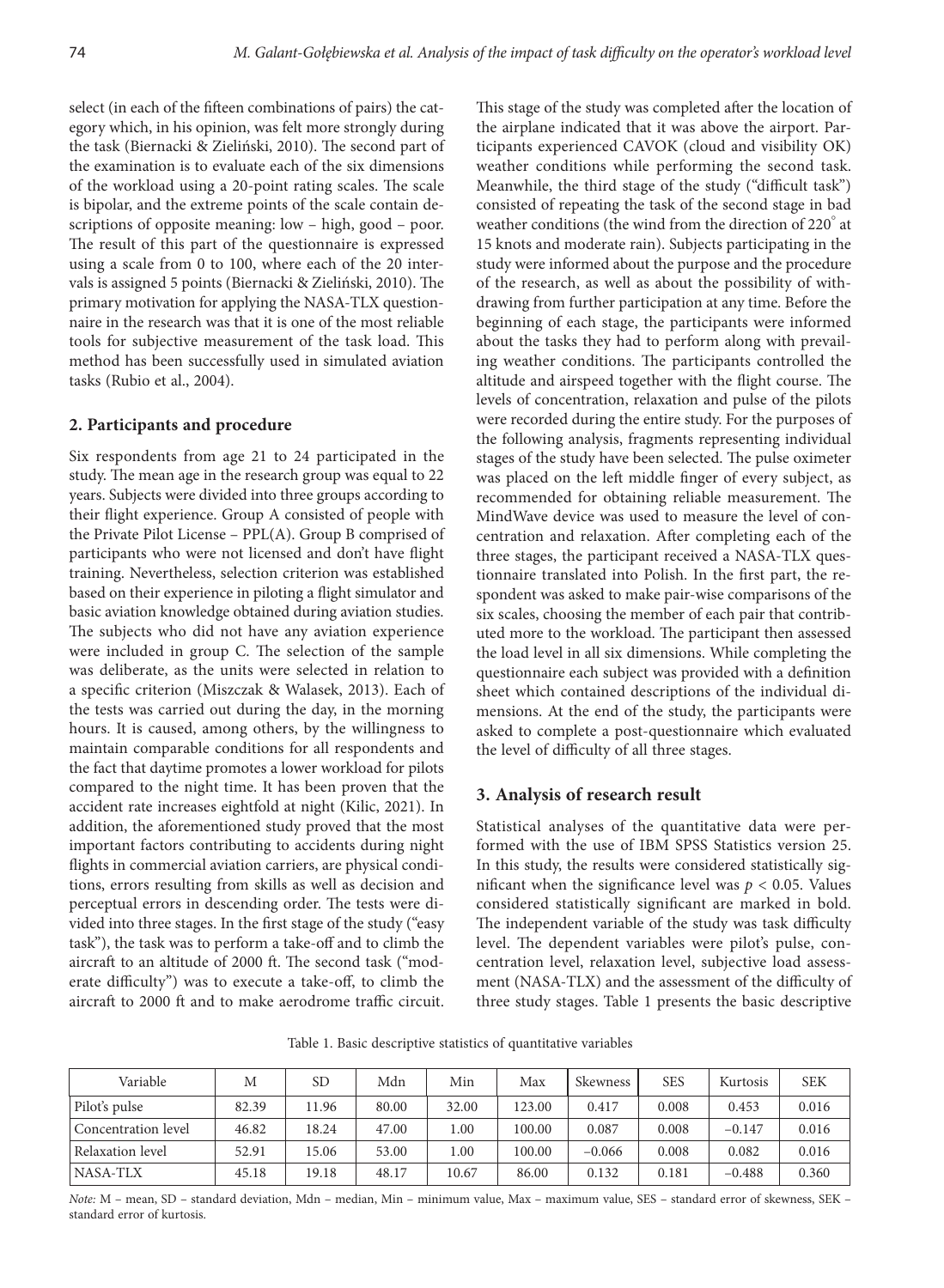statistics of quantitative variables based on data collected from all participants at each stage of the study.

The average heart rate in the study is 82.39. The standard deviation value is 11.96. The median is 80. This means that half the results for the study are 80 or less and the other half are 80 or greater. The minimum heart rate is 32 beats per minute and the maximum value is 123 beats per minute. Dividing the standard deviation by the mean, the value of the coefficient of variation is obtained and it equals to 15%. It indicates a relatively small value of variability. The absolute skewness value is 0.417, which is greater than the double standard error of skewness (SES). Therefore, it was found that the distribution of the variable "Pulse" is right skew (positive skew). The absolute value of kurtosis is 0.453 and is greater than double the standard error of kurtosis (SEK). The distribution of the variable "Pulse" is leptokurtic (positive kurtosis). The distribution of the "Pulse" variable has been placed in the histogram (Figure 3) containing all the results recorded in the study of six participants for each of the three phases.

The average level of concentration in the research is 46.82. The standard deviation value is 18.24. The median has a value of 47. The minimum value of the concentration level is 1 and the maximum value is 100. The coefficient of variation is 0.39, which indicates a small value of variation. The skew value is 0.087. The kurtosis value is –0.147. The absolute value of both skewness and kurtosis exceeds doubled corresponding standard errors. The distribution of the variable "Concentration level" is therefore right skew (positive skewness) and platykurtic (negative kurtosis). The histogram (Figure 4) presents the distribution of the variable "Concentration level", containing all the results recorded in the study of six participants for each of the three phases.

For the purposes of further analysis, the Kolmogorov-Smirnov test was performed for all quantitative variables. The significance level of the variables is lower than 0.001. This means that the empirical distribution of all four variables does not follow the normal distribution. Due to the properties of the results, a non-parametric test was used.

In order to answer the research question (Does the difficulty of the task differentiate the level of the operator's



Figure 3. The distribution of the "Pulse" variable



Figure 4. The distribution of the "Concentration level" variable

workload?), the following five research hypotheses were formulated:

- 1. Hypothesis 1: The level of difficulty of each stage of the study is differentiated by the average heart rate of the respondents.
- 2. Hypothesis 2: The level of difficulty of each stage of the study is differentiated by the average level of concentration of the respondents.
- 3. Hypothesis 3: The level of difficulty of each stage of the study is differentiated by the average level of relaxation of the respondents.
- 4. Hypothesis 4: The level of difficulty of each stage of the study is differentiated by the subjective assessment of workload of the respondents.
- 5. Hypothesis 5: Each stage of the study differs in the assessment of difficulty made by the respondents.

The Friedman test was used to verify all five hypotheses. Table 2 presents the test results for quantitative and ordinal variables.

The obtained significance level for the variable "Pulse"  $(p < 0.001)$  allows to accept the Hypothesis 1. The level of difficulty of individual stages of the study is differentiated by the average pulse of the respondents. The obtained level of significance for the variable "Concentration level" ( $p < 0.001$ ) allows to accept the Hypothesis 2. The level of difficulty of individual stages of the study differentiates the average level of concentration of the respondents. The obtained significance level for the variable "Relaxation level" ( $p = 0.001$ ) allows to accept the Hypothesis 3. The level of difficulty of the individual stages of the study differentiates the average relaxation level of

Table 2. Friedman test results

| Variable            | $\chi^2$ | Relevance   |
|---------------------|----------|-------------|
| Pilot's pulse       | 53.333   | p < 0.001   |
| Concentration level | 43.333   | p < 0.001   |
| Relaxation level    | 13.333   | $p = 0.001$ |
| NASA-TLX            | 83.333   | p < 0.001   |
| Difficulty          | 72.381   | p < 0.001   |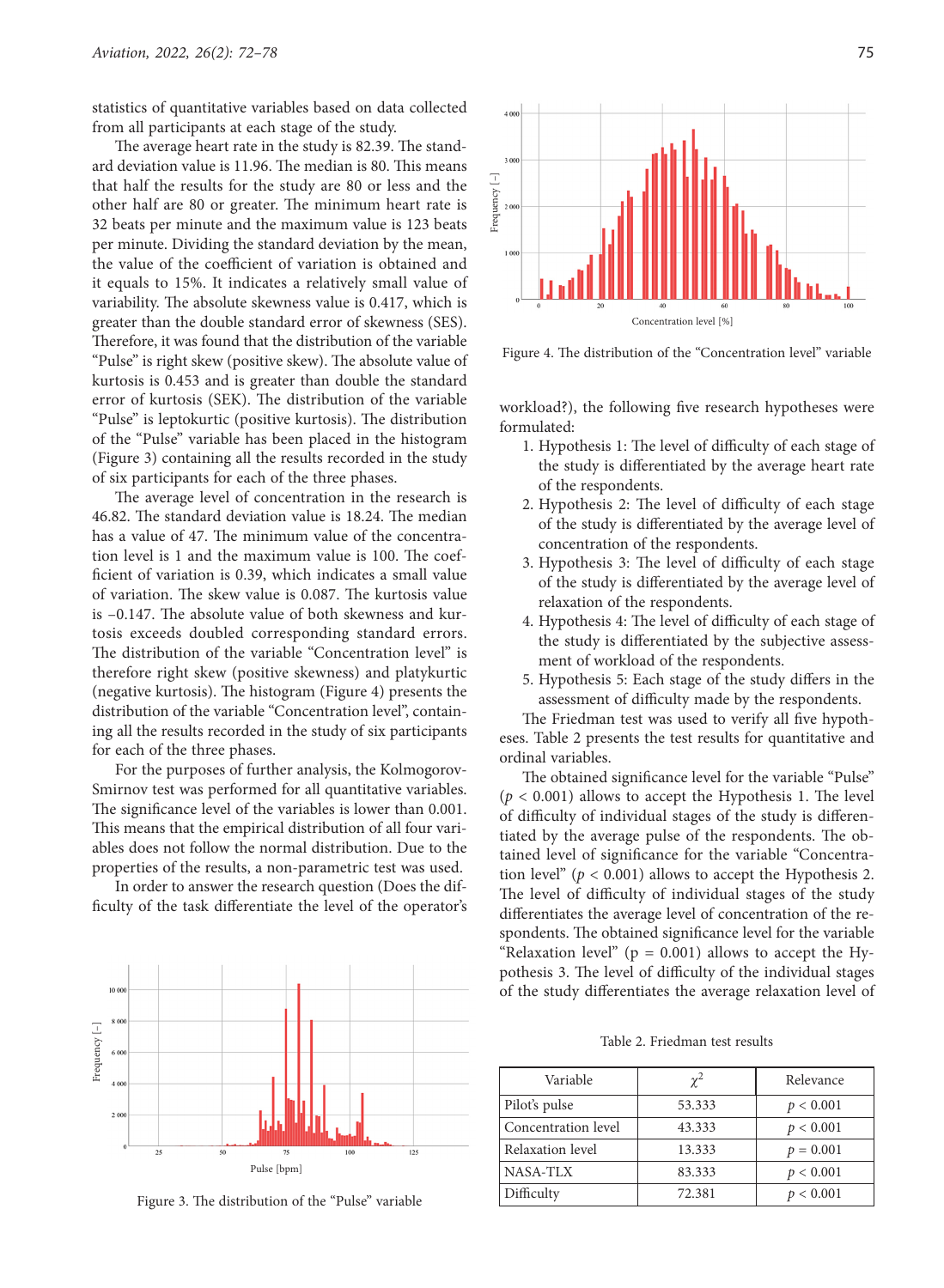the respondents. The obtained significance level for the variable "NASA-TLX" ( $p < 0.001$ ) allows to accept the Hypothesis 4. The level of difficulty of individual stages of the study differentiates the subjective assessment of workload the respondents. The obtained significance level for the variable "Difficulty" ( $p < 0.001$ ) allows to accept the Hypothesis 5. The individual stages of the study differ in the assessment of difficulty made by the respondents. Further analysis is based on making intergroup comparisons. For this purpose, Dunn's tests were used. The significance value for Dunn's tests was corrected by the Bonferroni method. The mean ranks of the individual study stages are given in parentheses. Table 3 presents the results of the intergroup comparisons for the variables: "Pulse", "Concentration level", "Relaxation level" and "NASA-TLX".

Dunn's tests performed for the variable "Pulse" show that at each stage of the study there is a significant change in the intensity of this variable. The average pulse of the respondents at stage 2 (1.41) is significantly lower than the average pulse of the respondents at stage 1 (2.12) and at stage 3 (2.47). The average heart rate of the respondents at stage 1 (2.12) is significantly lower than the average pulse of the respondents at stage 3 (2.47). The pairwise analysis makes it possible to state that the average concentration level of the respondents is lower at stage 3 (1.33) than at stage  $1$  (2.50) and at stage  $2$  (2.17). Dunn's tests performed for the variable "Relaxation Level" show that the mean level of this variable is significantly higher in Stage 1 (2.33) than in Stage 2 (1.67). The pairwise analysis

Table 3. Dunn's test results for four quantitative variables

| Pilot's pulse       |         |          |             |  |  |
|---------------------|---------|----------|-------------|--|--|
| N/A                 | N/A     | Z        | Relevance   |  |  |
| Stage 1             | Stage 2 | 7.303    | p < 0.001   |  |  |
| Stage 2             | Stage 3 | $-3.651$ | $p = 0.001$ |  |  |
| Stage 3             | Stage 1 | 3.651    | $p = 0.001$ |  |  |
| Concentration level |         |          |             |  |  |
| N/A                 | N/A     | Ζ        | Relevance   |  |  |
| Stage 1             | Stage 2 | 1.826    | $p = 0.204$ |  |  |
| Stage 2             | Stage 3 | 4.564    | p < 0.001   |  |  |
| Stage 3             | Stage 1 | 6.390    | p < 0.001   |  |  |
| Relaxation level    |         |          |             |  |  |
| N/A                 | N/A     | Z        | Relevance   |  |  |
| Stage 1             | Stage 2 | 3.651    | $p = 0.001$ |  |  |
| Stage 2             | Stage 3 | $-1.826$ | $p = 0.204$ |  |  |
| Stage 3             | Stage 1 | 1.826    | $p = 0.204$ |  |  |
| NASA-TLX            |         |          |             |  |  |
| N/A                 | N/A     | Ζ        | Relevance   |  |  |
| Stage 1             | Stage 2 | $-4.564$ | p < 0.001   |  |  |
| Stage 2             | Stage 3 | $-4.564$ | p < 0.001   |  |  |
| Stage 3             | Stage 1 | $-9.129$ | p < 0.001   |  |  |
|                     |         |          |             |  |  |

shows that at each stage of the study there is a significant change in the pilot's assessment of workload. The load assessment in stage 2 (2.00) is significantly higher than the load assessment in stage 1 (1.17). The load assessment at stage 3 (2.83) is significantly higher than the assessment at stage 1 (1.17) and at stage 2 (2.00). The assessment of workload increases in the subsequent stages of the study. Intergroup comparisons for the "Difficulty" variable (final questionnaire) show that the difficulty rating of stage 3 (2.83) is significantly higher than the difficulty rating of stage 1 (1.50) and stage 2 (1.67). Table 4 presents the results of Dunn's test for the variable "Difficulty".

Table 4. Dunn's test results for "Difficulty" variable

| Difficulty |         |          |             |  |  |
|------------|---------|----------|-------------|--|--|
| N/A        | N/A     |          | Relevance   |  |  |
| Stage 1    | Stage 2 | $-0.913$ | $p = 0.001$ |  |  |
| Stage 2    | Stage 3 | $-6.390$ | p < 0.001   |  |  |
| Stage 3    | Stage 1 | $-7.303$ | p < 0.001   |  |  |

# **Conclusions**

The aim of the study was to answer the research question formulated at the beginning of this work: Does the difficulty of the task differentiate the level of operator workload?

Five hypotheses were formulated based on the pilot's pulse, concentration level, relaxation level, subjective load assessment (using the NASA-TLX questionnaire) and the assessment of the difficulty of individual study stages (using the final questionnaire). Since the empirical distribution of four quantitative variables does not follow normal distribution, the nonparametric test was used to verify hypotheses.

Each of the three stages of the study was characterized by a different level of difficulty. The task of the first stage was defined as an easy task. The task of the second stage was characterized by a moderate degree of difficulty. The third stage of the study was defined as a difficult task. Only for two dependent variables the results were statistically significant between all three stages of the study. The subjective load rating increases with increasing difficulty of the tasks. The result of this study is the expected result, confirmed by a similar study conducted in this area.

The average pulse of the respondents is characterized by a different relationship. Initially, between an easy task and a task with a moderate degree of difficulty, the average level of the pilots' heart rate decreases. In the further part of the study, between the task with a moderate degree of difficulty and the difficult task, the average pulse of the respondents increases, reaching a value higher than the value obtained in the easy task. A possible explanation for this type of phenomenon is greater agitation of the respondents at the first stage of the study, while performing an easy task. Agitation gradually decreases as subjects get used to task conditions (stage 2), despite the increasing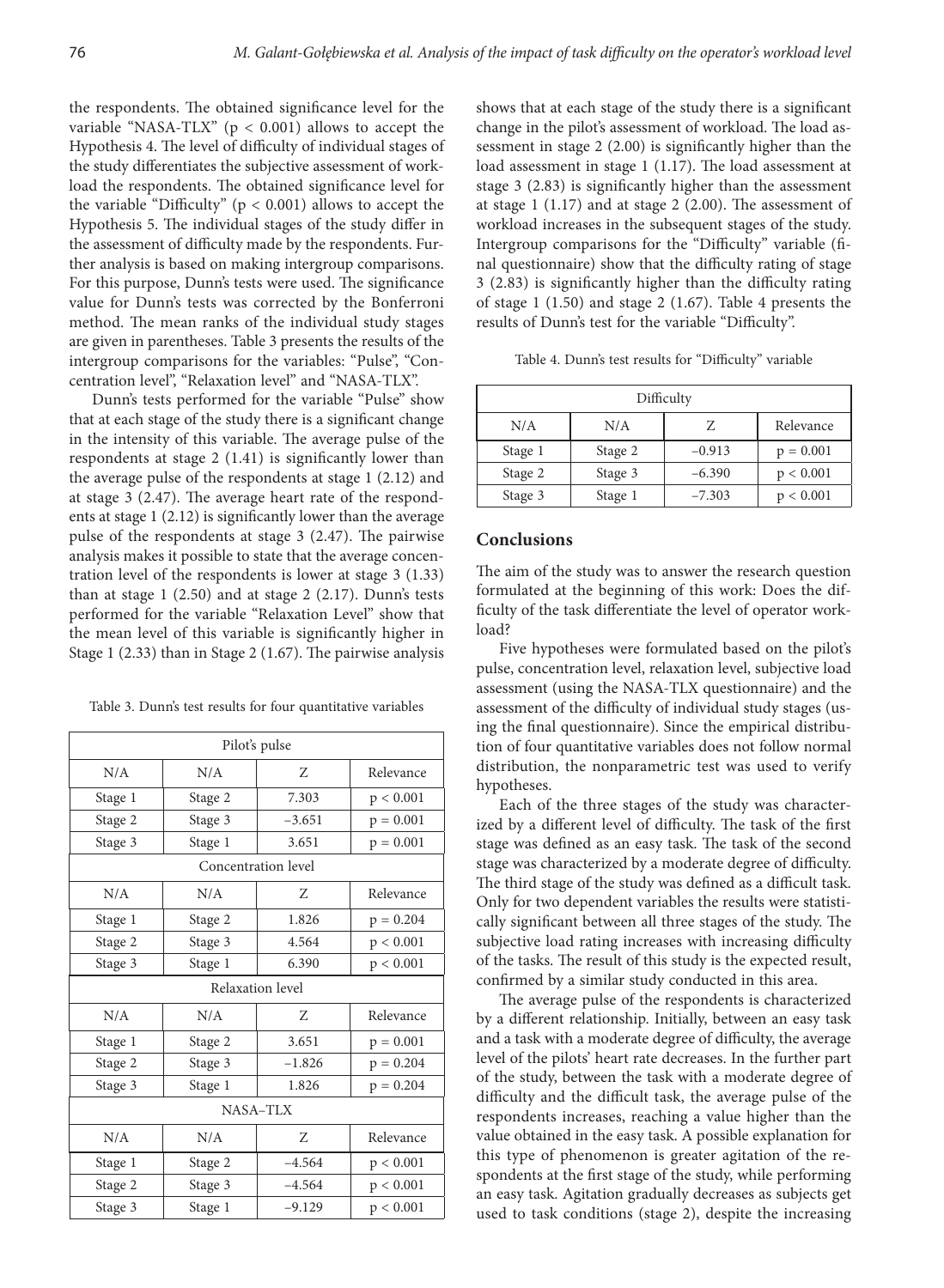difficulty of the task. The increase in heart rate between the second and third stages indicates a greater load on the subjects in a situation where the weather conditions have deteriorated. The pulse rate of the respondents increases significantly between the first and third stage. This is also compatible with research cited in the beginning of this work. The compliance of the obtained results with previous publications in the field of task load assessment confirms the correctness of the implementation of methods used in ergonomics and the possibility of their application in human research in the aspect of aviation. In particular, to assess the task load of flying personnel.

The average level of concentration in the task defined as difficult turned out to be significantly lower than the average level of concentration in the easy task and in the task of moderate difficulty. The mean relaxation level decreased significantly between the easy task and the moderate difficulty stage. The obtained results indicate that concentration, decreases as the difficulty of the task increases, which is related to the investigation cited in the introduction. The respondents' own assessment of the level of task difficulty was significantly higher at the third stage than at the first and second stages. Half of the respondents considered the first stage very easy. The second stage of the study was characterized by a moderate degree of difficulty. Half of the respondents described it in this way. The task of the third stage was considered difficult by 50% of the respondents. The aim of the article was to analyse whether and how the difficulty of the performed task affects the pilot's workload during the flight. There were some limitations in the research, mainly regarding financing and availability of equipment. Due to the lack of equipment and time, no reference measurement was carried out. It should also be noted that these were basic research, not carried out under any scientific or research project. As part of the research carried out it has been shown that the level of difficulty of individual stages of the study is appropriately differentiated by pulse, concentration, relaxation, and subjective assessment of the respondents' workload. As part of further directions of work, it is planned to extend the assessment of the pilot's task load using the analysis of eye movement and significantly enlarge the research group. In future works, our focus will be on the level of the pilot's task load depending on his experience. The study to compare groups of experts and novices in various tasks during flight are planned. The simulator will be used and it can be possible to create various, even for dangerous situations without endangering the repondents health and life.

# **Acknowledgements**

All authors agree to authorship in the manuscript.

# **Funding**

This work was not supported by any statutory research fund.

## **Author contributions**

Marta Galant-Gołębiewska and Marta Maciejewska conceived the study and were responsible for the design and development of the data analysis. Barbara Mika was responsible for data collection and analysis. Marta Galant-Gołębiewska were responsible for data interpretation. Marta Maciejewska wrote the first draft of the article.

#### **Disclosure statement**

All authors declare, that they have not any competing financial, professional, or personal interests from other parties.

### **References**

- Biernacki, M., & Zieliński, P. (2010). Analiza psychometryczna polskiego przekładu narzędzia do subiektywnej oceny obciążenia NASA-TLX. *Polski Przegląd Medycyny Lotniczej, 3*, 219–239.
- Boril, J., & Jalovecky, R. (2012). Experimental identification of pilot response using measured data from a flight simulator. In L. Iliadis, I. Maglogiannis, & H. Papadopoulos (Eds.), Artificial intelligence applications and innovations. *AIAI 2012. IFIP Advances in Information and Communication Technology* (Vol. 381). Springer. [https://doi.org/10.1007/978-3-642-33409-2\\_14](https://doi.org/10.1007/978-3-642-33409-2_14)
- CAE Oxford Aviation Academy. (2014). *ATPL ground training series. Human performance and limitations*. KHL Printing Co. Pte Ltd.
- Cain, B. (2007). *A review of the mental workload literature. Defence research & development*. Canada, Human System Integration.
- Cameron, N., Thomson, D. G., & Murray-Smith, D. J. (2003). Pilot modelling and inverse simulation for initial handling qualities assessment. *Aeronautical Journal*, *107*(1074), 511–520*.*
- Carver, J. C., Penzenstadler, B., Serebrenik, A., & Yamashita, A. (2017). The Human factor. *IEEE Software*, *34*(5), 90–92. <https://doi.org/10.1109/MS.2017.3571580>
- Cekan, P., Korba, P., & Sabo, J. (2014). Human factor in aviation – models eliminating errors. In *Transport Means – Proceedings of the International 18th International Conference on Transport Means* (pp. 464–467). Kaunas University of Technology, Kaunas, Lithuania.
- Charles, R., & Nixon, J. (2018). Measuring mental workload using physiological measures: A systematic review. *Applied Ergonomics*, *74*, 221–232.

<https://doi.org/10.1016/j.apergo.2018.08.028>

Cokorilo, O. (2013). Human factor modelling for fast-time simulations in aviation. *Aircraft Engineering and Aerospace Technology*, *85*(5), 389–405.

<https://doi.org/10.1108/AEAT-07-2012-0120>

- Dehais, F., Duprès, A., Blum, S., Drougard, N., Scannella, S., Roy, R. N., & Lotte, F. (2019). Monitoring pilot's mental workload using ERPs and spectral power with a six-dry-electrode EEG system in real flight conditions. *Sensors, 19*(6), 1324. <https://doi.org/10.3390/s19061324>
- Galant, M., & Merkisz, J. (2017). Analysis of the possibilities of using EEG in assessing pilots' psychophysical condition. *Scientific Journal of Silesian University of Technology. Series Transport, 95*, 39–46. <https://doi.org/10.20858/sjsutst.2017.95.4>
- Galant, M., Nowak, M., Maciejewska, M., Kardach, M., & Łęgowik, A. (2019). Using the simulation technique to improve